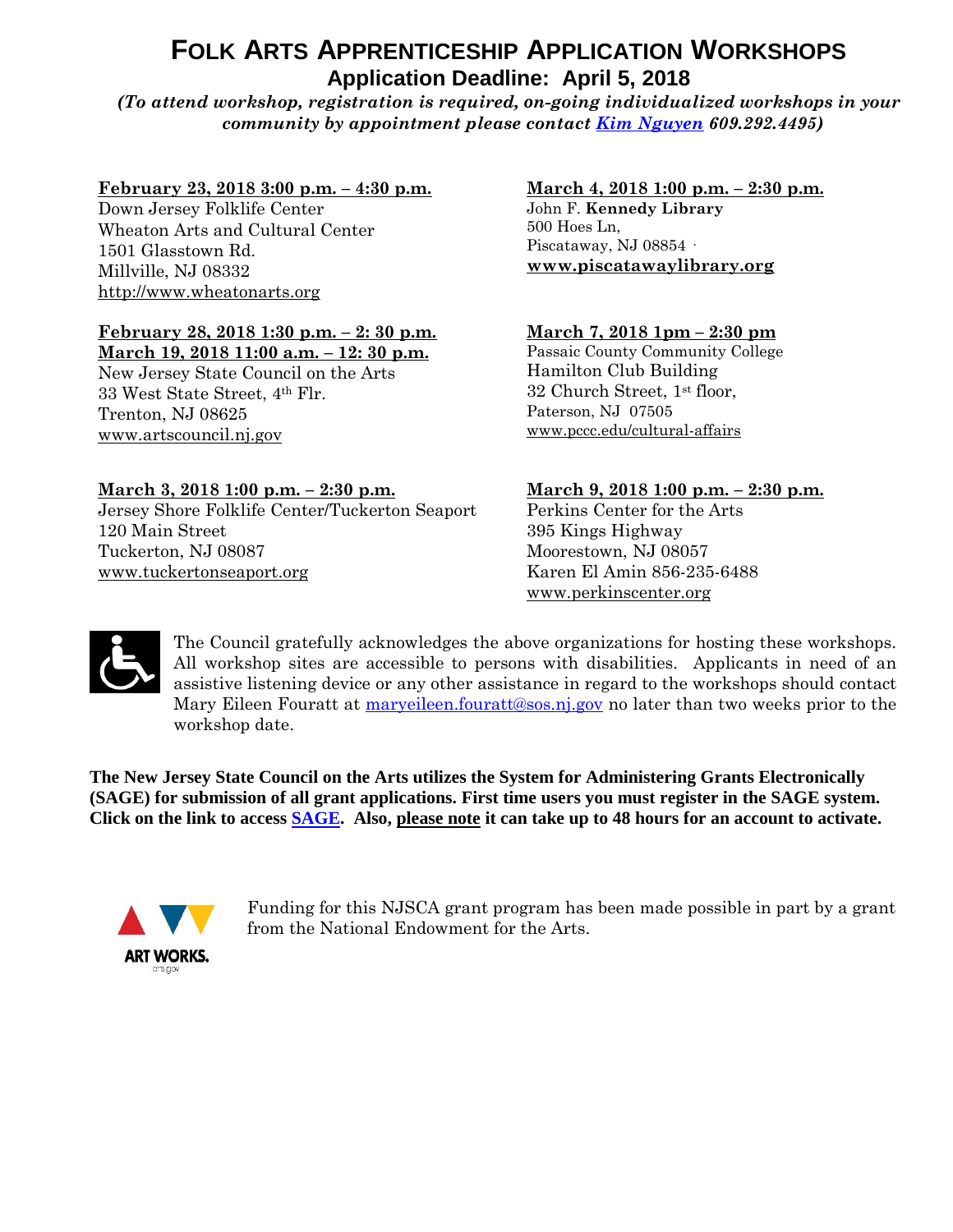# **FOLK ARTS SUPPORT**

The New Jersey State Council on the Arts recognizes that diversity is one of New Jersey's most significant and valuable characteristics. The state's many geographic and demographic settings -- from mountains to coastal plains, from farms to city neighborhoods -- are interwoven with communities whose traditional folk arts and crafts are valued ways of expressing identity and strengthening group ties. Support for these traditional arts and artists contribute to social stability and harmony at the same time that it increases the dynamic array of artistic resources of the state.

The folk arts and crafts are those that are traditionally learned as part of the lifestyle of a community whose members share identity based upon ethnic origin, religion, occupation, or geographical region. Highly varied, these traditions are shaped by the aesthetics and values of the community and are *passed from generation to generation.*

Some are fleeting -- the decorative *mehendi*  painted on a Rajastani Indian bride's hands before her wedding; the Karpathian Greek *mandinathes,* composed and sung for the funeral of a friend. Others are enduring -- a finely crafted *cuatro*, the ten-stringed guitar that is the hallmark of Puerto Rican *jibaro* music*;* a Seabright skiff used by Monmouth County lifeguards. Some are part of festival -- West African-derived Trinidadian stilt dances performed for Carnival. Others are for daily life - - the strip quilts made by African American women; the brightly-colored grape baskets woven by Palestinian women. Some are endangered arts and art forms that help preserve endangered languages such as the Native American courting flute or the distinct dialect spoken by Khmer Krom (Cambodian-Vietnamese). All of these and many, many others are practiced in New Jersey.

Through its **Folk Arts Program**, the New Jersey State Council on the Arts provides support tailored to the needs of communities and their traditional folk artists and folk arts activities. Grants to organizations support community based folk arts activities, as well as events and projects that bring them to other audiences. ◆◆◆

# **FOLK ARTS APPRENTICESHIP GRANTS**

Folk Arts Apprenticeship Grants encourage communities to continue passing on their valued traditions in traditional settings, by providing stipends so that master folk artists and craftsmen can help apprentices develop greater skill. Since 1995, these grants have supported apprenticeships in many different cultural communities, reflecting the rich array of traditional arts in our state. A list of art forms that have been supported in the past is presented in the Additional Resources Section of the guidelines.

### **AWARDS**

 Apprenticeship awards will vary with the proposed work plan, but will not exceed \$3,500. At least 80% of the award must be used to compensate the master for his or her time, with the remainder used for travel, materials, or supplies.

# **WHEN THE APPRENTICESHIP CAN TAKE PLACE**

 $\blacklozenge$  The grant period for the Apprenticeship Program is July 1, 2018 to June 30, 2019.

# **WHO MAY APPLY**

- A master folk artist is someone who has learned a traditional art as part of community life and has attained a high level of excellence in the eyes of other community members. An apprentice is someone from the same cultural group who has demonstrated ability and commitment to learning and practicing the traditional art of the master.
- ◆ Apprentices must be at least eighteen years of age at the time of this grant application deadline and must be residents of New Jersey. Students enrolled in out-of-state educational institutions are eligible as long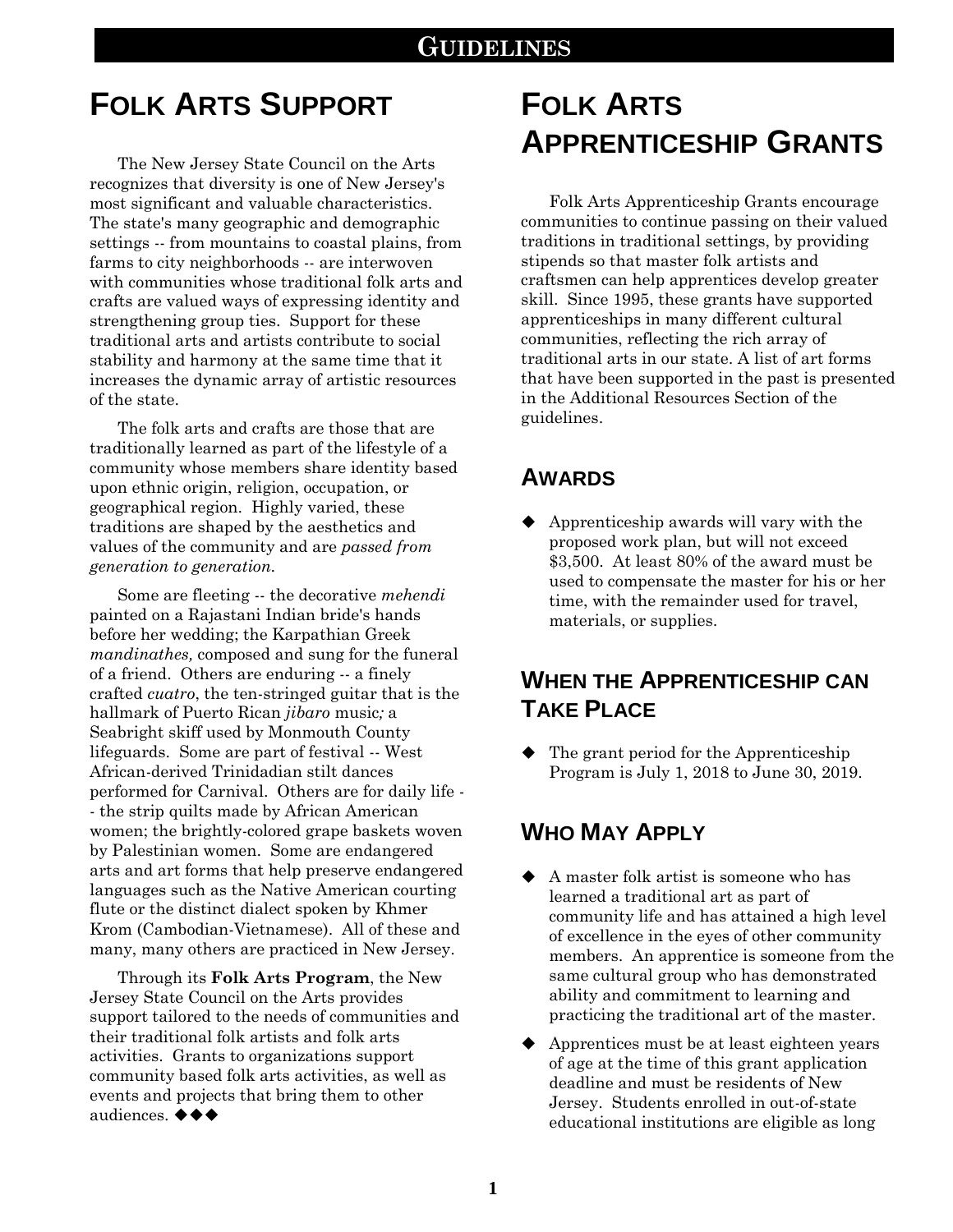as they retain their NJ resident status. Verification of residency will be required. Apprentices are encouraged to work with master folk artists who are also residents of New Jersey whenever possible.

- Master and apprentice should be members of the same cultural group that share identity based on religion, occupation, ethnicity, language, or location and have learned the art or craft in traditional community settings rather than formal public institutions.
- $\blacklozenge$  Apprenticeships are eligible for funding for a second year. Second-year applicants must include a description and support materials that demonstrate the progress made during the first year of the apprenticeship.
- $\blacklozenge$  Apprentices who have received two consecutive years of Council Apprenticeship funds may not reapply to the program for the next three consecutive years.
- Grant funds may not be used for foreign travel, hospitality costs, capital improvements, the purchase of permanent equipment or to support on-going, schoolbased classes.
- $\blacklozenge$  One application per apprentice per year may be submitted.
- A master artist may be proposed by no more than two apprentice applicants in a single grant cycle. It is the responsibility of the applying apprentice and the master to comply with this requirement. If two apprenticeships that include the same master are funded, the training must still be conducted one-on-one and not in a group or class setting.

# **REQUIREMENTS**

- Lessons should be one-on-one unless the art form can only be performed with another person. This program does not fund group classes.
- The master and the apprentice must develop the work plan together. The work plan should set out clear goals and a structure to achieve them including the content and sequence of the sessions.
- $\blacklozenge$  The application must be submitted in English, in SAGE (**System for Administering Grants Electronically**).
- The master and the apprentice each complete their designated section of the application and submit support materials that demonstrate their levels of skill.
- $\blacklozenge$  The apprentice is financially and legally responsible for the grant. He or she receives the funds, pays the master, and provides the final report.
- ◆ Apprenticeships are carried out any time between July 1, 2018 and June 30, 2019.
- $\blacklozenge$  The apprentice and master both file final reports with the NJSCA after completing the apprenticeship. Forms will be available in SAGE (**System for Administering Grants Electronically**).
- $\blacklozenge$  Public access to folk arts is an important vehicle for increased appreciation and understanding of other cultures. The NJSCA will endeavor to develop public program opportunities and will encourage masters and apprentices to participate.

## **HOW APPLICATIONS ARE EVALUATED**

The panel of folk arts specialists will review each application on the following criteria:

- **Excellence** of the master artist, as demonstrated in support materials
- **Preparation** and **commitment** of the apprentice, as demonstrated in support materials and indicated in application
- **Shared cultural heritage** of master and apprentice
- **Traditionality** of the art form within the shared community of the master and apprentice
- ◆ **Adequacy** and appropriateness of the work plan and budget

### **PRIORITIES**

The Council will place a higher priority for support for applications that represent: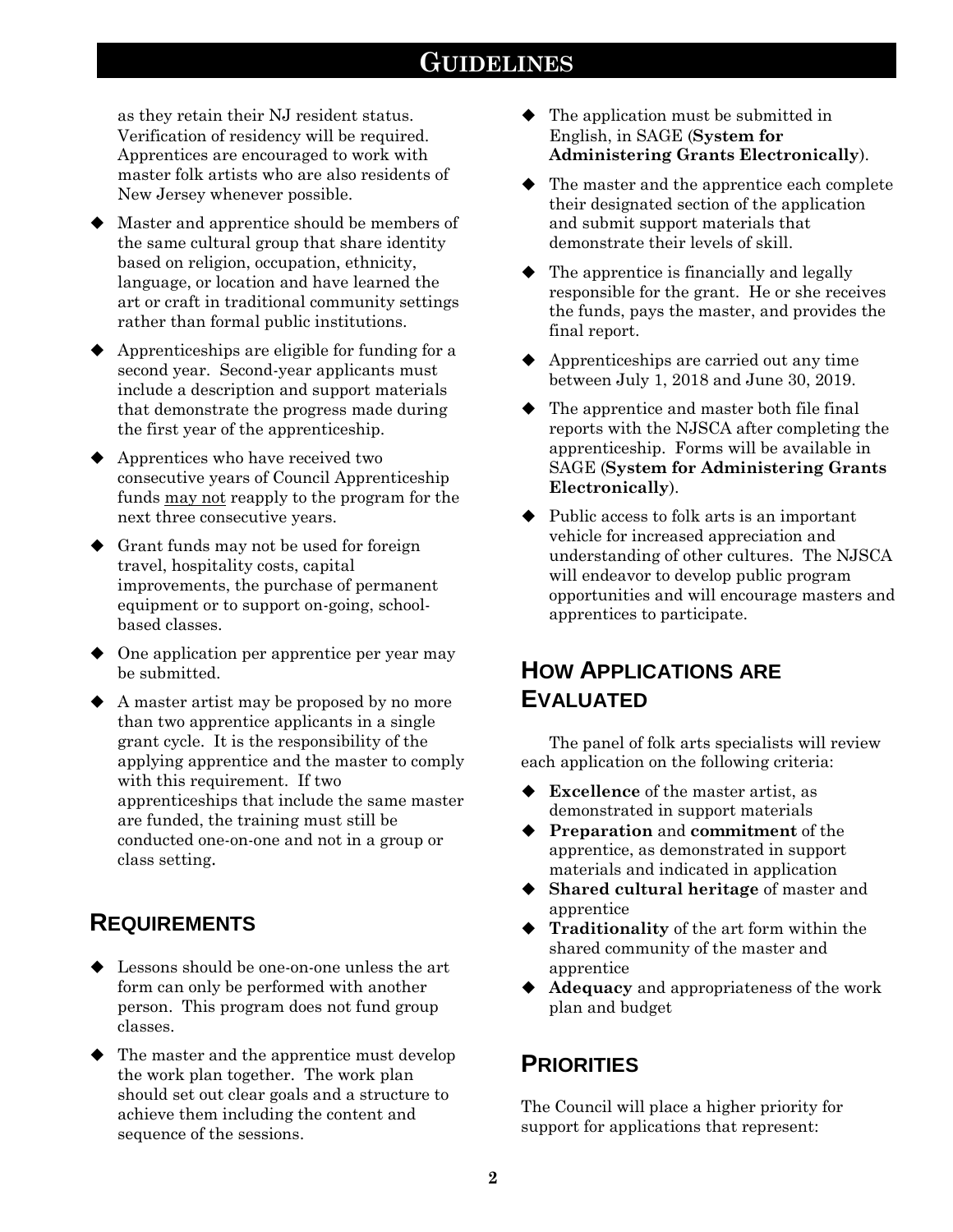- **Endangered arts** and arts that help preserve **endangered languages** that are disappearing due to the lack of master artists, materials, marketable means to attract the general public or the community's youth population.
- **Community based** that are valuable to communities, but not likely involved in professional individual networks or taught in a formal or institutional process.
- **The broad diversity of communities and art forms** of the state that have not previously been supported through the Apprenticeship program.

### **SUPPORT MATERIALS**

**A complete application includes support materials from both the master and the apprentice. These materials are the most important means for assessing the artistry and achievement of the applicants. It is to the advantage of the applicant to provide audiovisual materials of the best quality and to follow instructions carefully. Materials should be relevant to and focus on the traditional art form. Work samples should demonstrate both the community content of the art form and the virtuosity of the master and apprentice. Be sure to identify the master and master's work and apprentice and apprentice's work on work samples.**

Applicants should take care in the selection of support materials, and please know that panelists will be directed to review your website and/or other internet sources \*(such as YouTube) to better assess artistic quality. The support material can be uploaded in SAGE (**System for Administering Grants Electronically**). The maximum file size you can upload is 13.3 MB. There is no size restriction for linked work samples. Do not submit links to password protected sites or pages.

For *crafts* and *visual arts,* please upload six images on the Image Support Material form - three of the master's work and three of the apprentice's. Completing the "Image Support Materials" form fill in the description in detail the art or craft that is in the image and name of the artist.

For *musical* and *spoken arts*, please upload the entire performance, one of the master and one of the apprentice. Completing the "Media Support Materials" form fill in the Performance Location, Title of Work, Name of the Artist, Length of Sample, Length of Completed Work and describe in detail the art or craft that best demonstrates the artistic quality of the artist.

**Dance** applicants should be sure the work sample shows the performer's entire body, including the feet, and that the performance includes the most important skills for the art form.

Completing the " Media Support Materials" form fill in the Performance Location, Title of Work, Name of the Artist, Length of Sample, Length of Completed Work and describe in detail the art or craft that best demonstrates the artistic quality of the artist. If the performance portrays the master and/or apprentice with others in a group, explain how the panel can identify the master or apprentice. Provide a description of the art form, including the instruments played (if any) and any other important information, such as the symbolism of the art form or its traditional usage.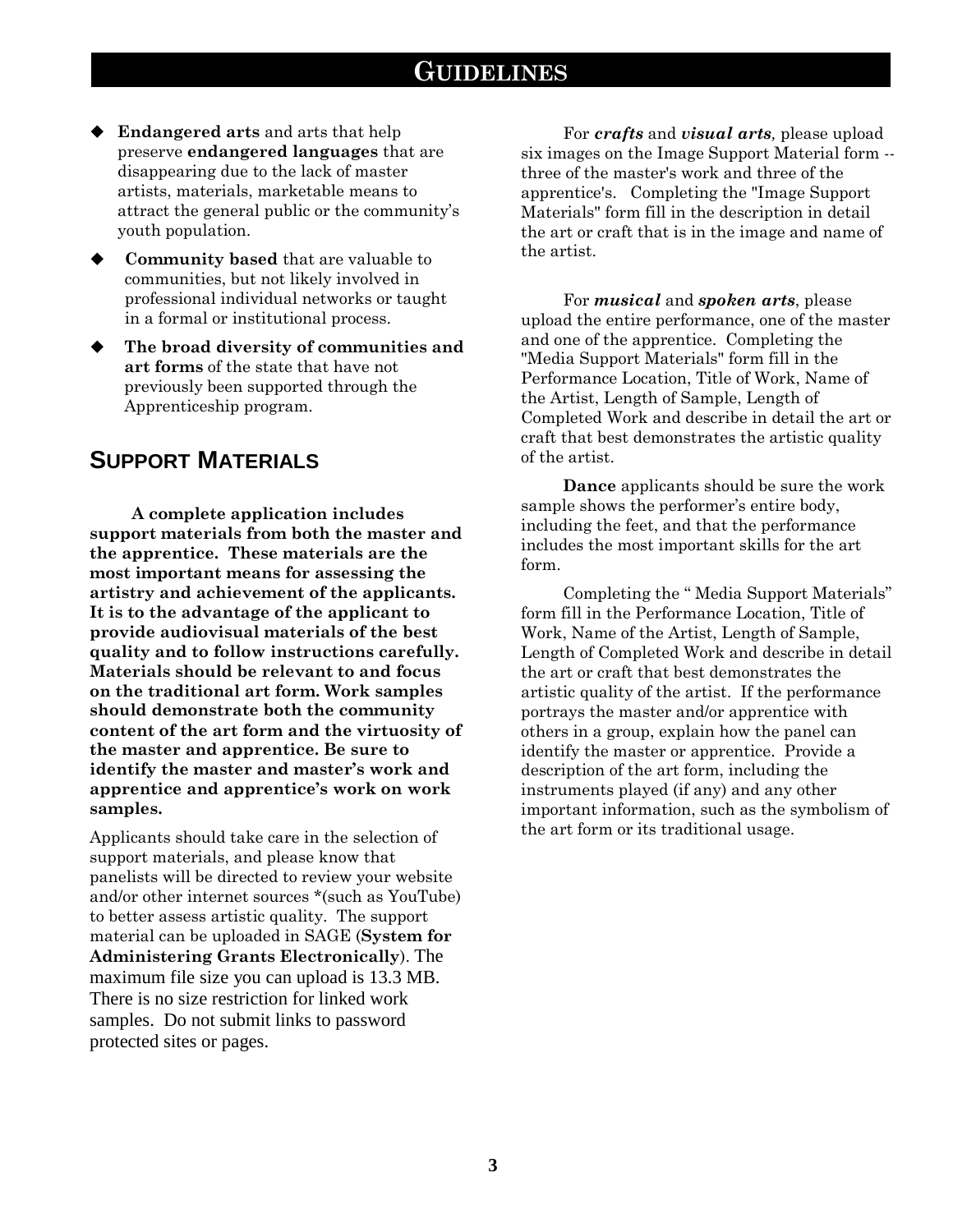*Optional Support Materials* documents that may be submitted, but are not required, include a biography of the artists, articles about them or the art form, photographs, publications, or a maximum of two letters of support from people who are familiar with the work of the artist and knowledgeable about the traditional art form. No more than five other documents may be uploaded on the Document Support Material form.

### **APPLICATION PROCESS**

There are several ways to receive assistance in applying for a Folk Arts Apprenticeship grant. *We encourage all potential applicants to contact Folk Arts Program Officer Kim Nguyen to discuss the application and how best to develop it.* Call the Council at 609.292.4495, or e-mail [kim.nguyen@sos.nj.gov.](mailto:kim.nguyen@sos.state.nj.us) NJSCA staff will also conduct workshops to assist applicants at sites around the state. Contact the Folk Arts Program Officer to schedule a workshop specifically for your community or organization. In addition, you may also receive assistance with your application from a folk cultural specialist at one of the folklife programs around the state. See the directory of folklife programs and contact information in the Folk Arts and Folklife Centers Around New Jersey Section of the guidelines.

### **EVALUATION PROCESS**

All applications will be reviewed by a professional/peers panel that specializes in the folk arts and traditional culture. They will assess the quality of each application, based upon How Applications Are Evaluated Section.

The Council's Grants Committee will then review the panel's evaluations and make funding recommendations to the full Council. The Council plans to vote on recommendations at its annual meeting in July 2018 and applicants will be notified in writing immediately after the meeting.

### **MASTER FOLK ARTISTS**

Masters who have been awarded for more than two grant cycles will receive a certification of Citation of Excellence.

### **PAYMENTS AND REPORTING**

The first payment, 85% of the award, will be advanced to the apprentice after he or she has completed and returned the grant contract. The final 15% of the award will be made after the final report has been accepted as a reimbursement. Final reports will be due by July 30, 2018, and will include a description of the work completed and a brief accounting of expenditures.

**Please Note:** Funds awarded through an apprenticeship grant may be taxable. It is not possible for the NJSCA to determine this for individuals. If it is a matter of concern for you, please contact a tax specialist or the IRS for information on how receipt of an award will affect your tax situation.

### **DEADLINE**

**Applications: April 5, 2018 -** *Electronic deadline met by submitting by 11:59 pm on the deadline date. The above deadline includes electronic signatures and support materials.*

First time SAGE users must register in the SAGE system. Also, please note it can take up to 48 hours for an account to activate. ◆◆◆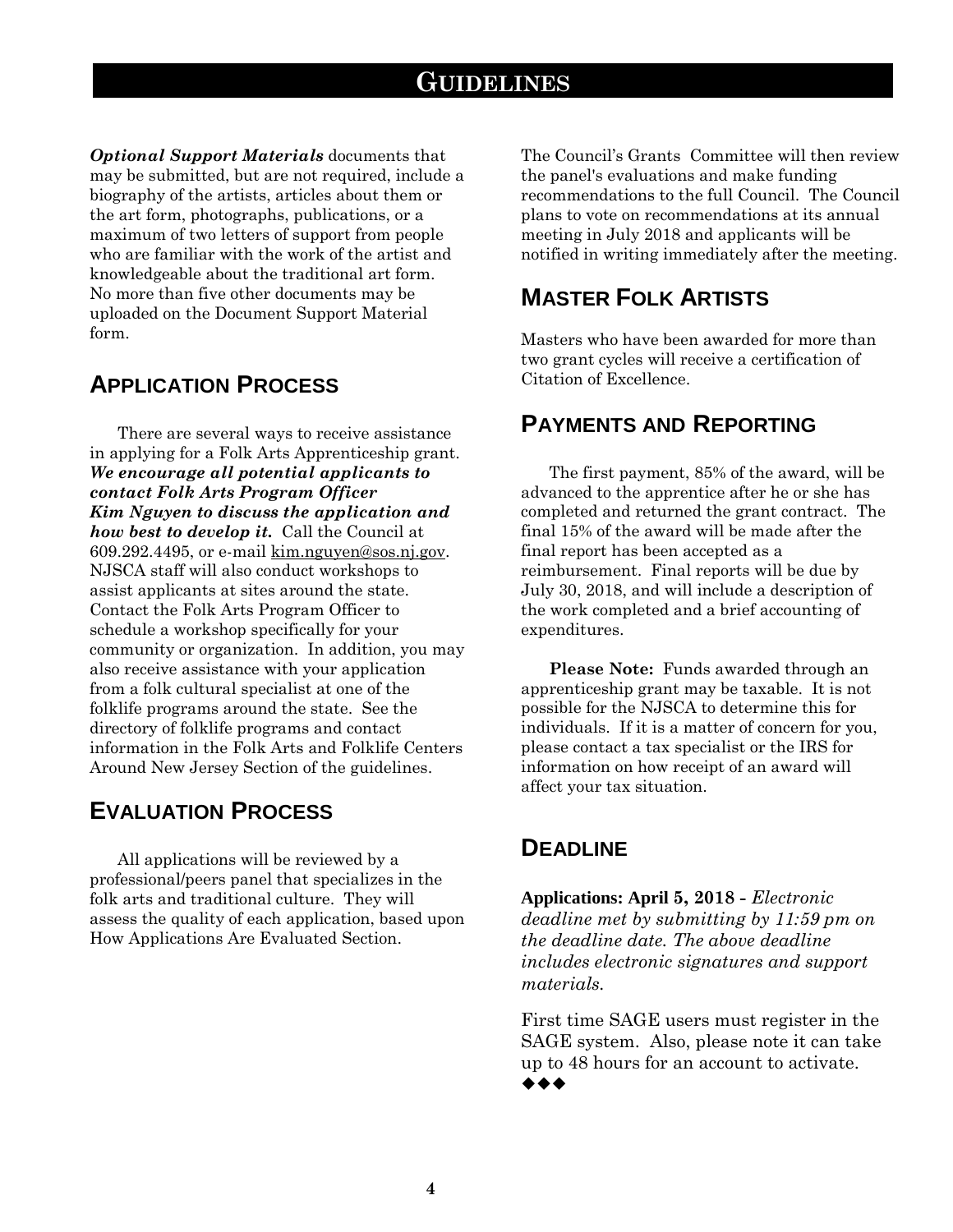#### **Art forms supported through the NJSCA Folk Arts Apprenticeship over the past twenty years**

Abenaki Birchbark Canoe-making African American Folk Music African American Gospel Music Afro-Cuban Dance Barnegat Decoy Carving Bata drumming Batik Painting Bengalese Ritual Decorative Painting Bespoke Handsewn Shoe Making Blacksmithing Brazillian Capoeira Bulgarian drummaking Cambodian Classical Dance Chinese Dance Chinese Designs Chinese Knotting Classical-Indigenous Cuatro Music Cuban Lace and embroidery work Decoy Carving Embroidery/Sewing of Wedding Costume Greek Pastry making Guatemalan Weaving Guinean West African Dance Hoh Daiko Drumming Huangmei Opera Dance Iconography Indian Bharata Natyam Dance Indian Carnatic Classical Indian Classical Music Indian Kathak Classical Dance Indian Mridangah Drums Indian Odissi Dance Irish flute Irish Set Dance Italian Lace Bobbin Italian St. Joseph's table Jamaica Pottery Japanese Kabuki Dance

Jinghu - Chinese Opera Instrument Klezmer Clarinet Korean Dance Korean Pansori Kutchi Embroidery Lindy Hop/Jitterbug Mesodmexican Fesco Mexican Folk Dance Native American Dance & Music Native American water Drum Making Nigerian Storytelling Orisha Dance Orisha sacred drumming Palestinian Embroidery and Craft Peking Opera Singing Philippine Bandurria La-ud/Octavina Philippine Baybayin Pinelands Region Basketry Puerto Rican Bomba and Plena Puerto Rican Cuatro Making Puerto Rican Folk/Country Music Puerto Rican Jibaro Music Rug Hooking Storytelling Tabla - Indian Percussion Temari-Hand ball Uilleann Pipes Ukrainian Pysanky Painting Ukrainian Traditional Folk Dance Ukrainian Traditional Folk Embroidery Vogue Femme W. Bengalese and Bangladesh Folk Songs Weaving and Loom Building West African Baliphone Yiddish Song Yoruba/lueumi Afro-Cuban Percussion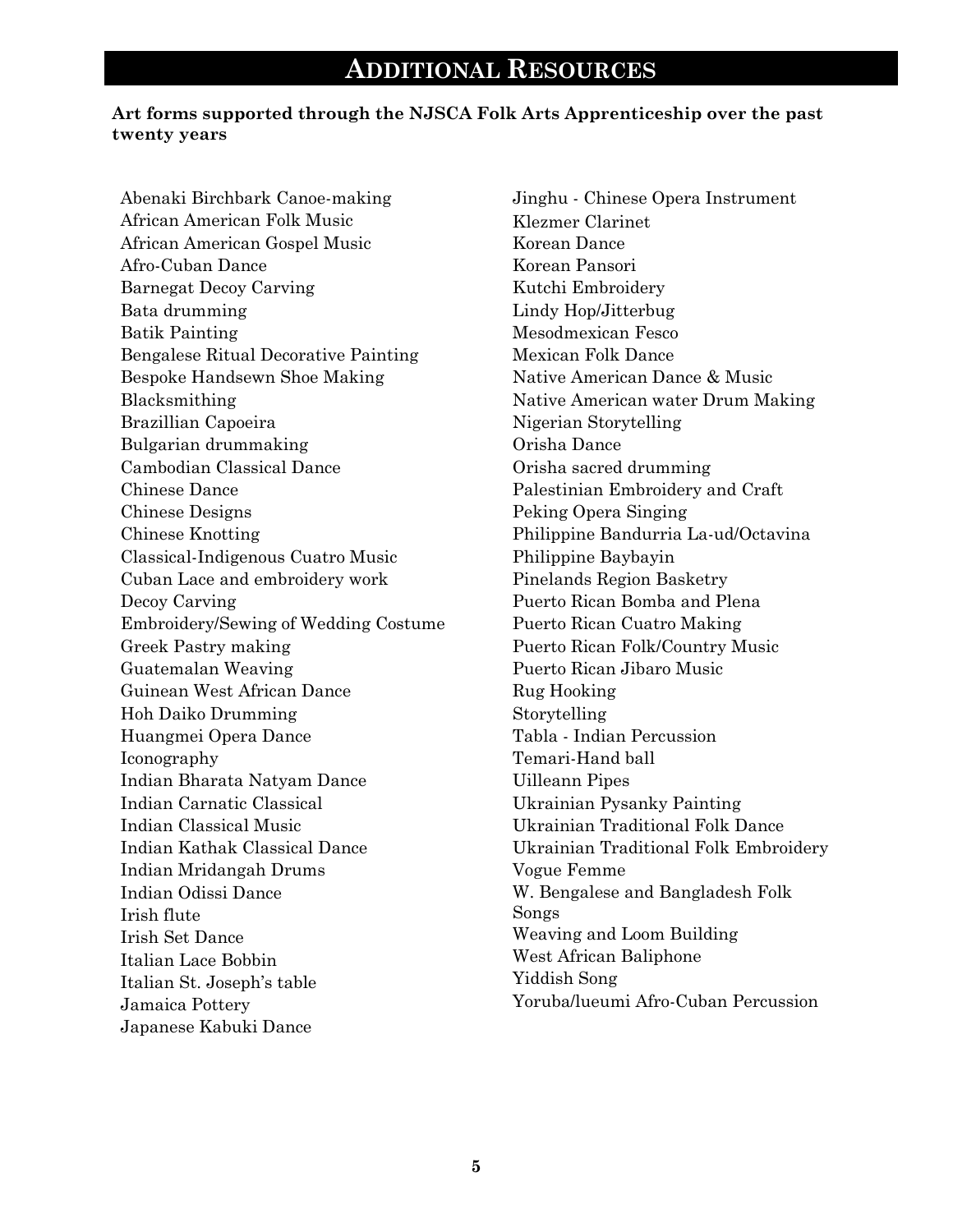# **ADDITIONAL RESOURCES**

# **FOLK ARTS AND FOLKLIFE CENTERS AROUND NEW JERSEY**

You may wish to contact one of the statewide or regional folk arts centers in the state, which can provide additional application assistance and other potential programs or services to assist you in your work.

Kim Nguyen New Jersey State Council on the Arts 225 West State Street 4th Floor P.O. Box 306 Trenton, NJ 08625-0306 609.292-6130 [kim.nguyen@sos.nj.gov](mailto:kim.nguyen@sos.state.nj.us) Other languages spoken: Vietnamese

Eva Walters Folklife Program for New Jersey Middlesex County Cultural and Heritage Commission 703 Jersey Avenue New Brunswick, NJ 08901-3605 732.745-4489 [eva.walters@co.middlesex.nj.us](mailto:eva.walters@co.middlesex.nj.us) Other languages spoken: Gujarti

Julie Hain Jersey Shore Folklife Center Tuckerton Seaport 120 West Main St/PO Box 52 Tuckerton, NJ 08087 609.296-8868 [julieh@tuckertonseaport.org](mailto:julieh@tuckertonseaport.org)

Karen El Amin Perkins Center for the Arts 30 Irvin Avenue Collingswood, NJ 08109 856.235-6488 x305 [tellintales@comcast.net](mailto:tellintales@comcast.net)

Iveta Pirgova Down Jersey Folklife Center Wheaton Arts and Cultural Center 1501 Glasstown Road Millville, NJ 08332-1566 856.825-6800 X131 [ipirgova@wheatonarts.org](mailto:ipirgova@wheatonarts.org) Other languages spoken: Bulgarian, Turkish, Russian, and Serbo-Croatian  $\bullet\hspace{0.4mm}\bullet\hspace{0.4mm}\bullet\hspace{0.4mm}\bullet$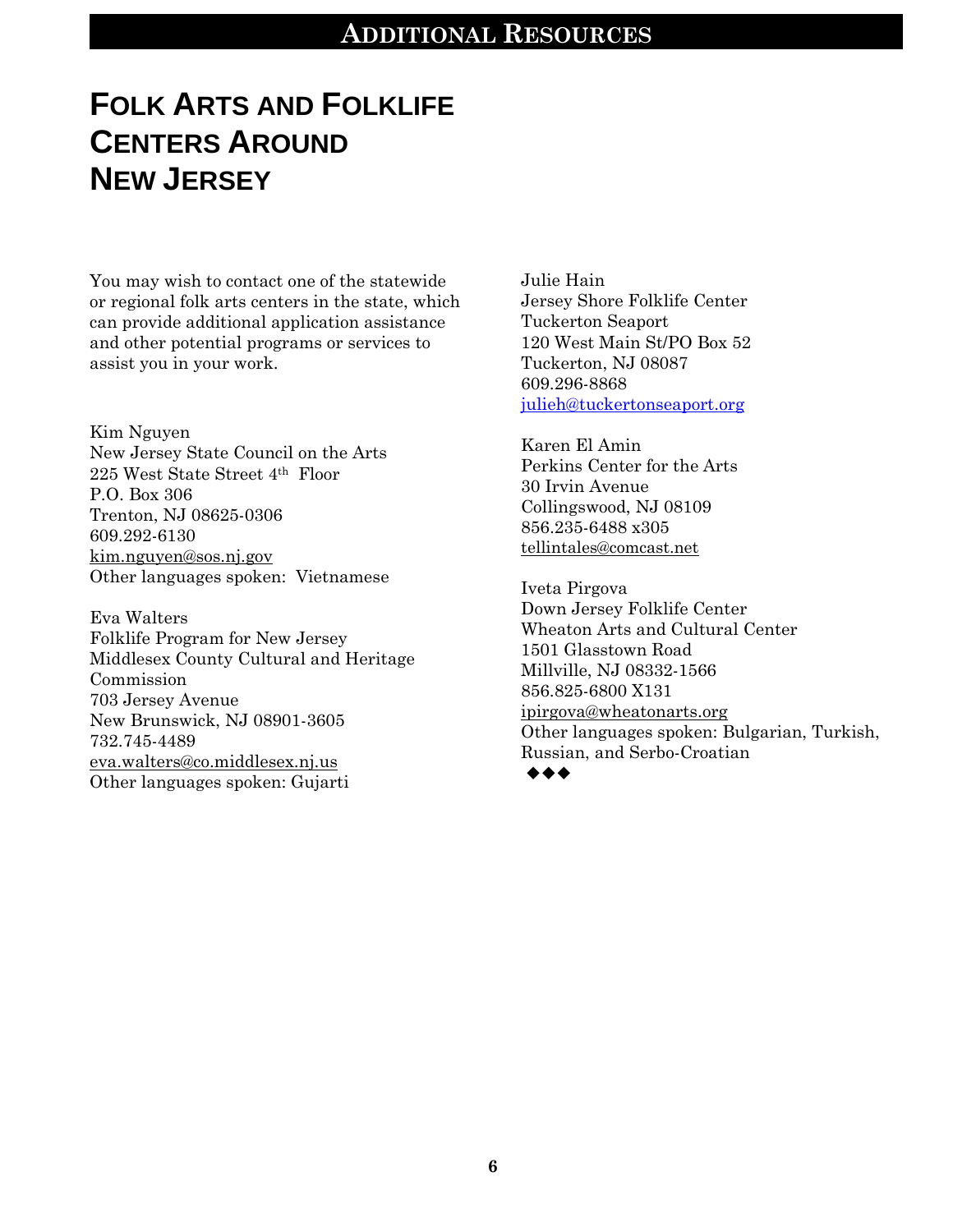# **OTHER RESOURCES**

# **NJ STATE COUNCIL ON THE ARTS**

New Jersey State Council on the Arts also provides support and assistance through other programs and services. Different applications are used for other grant programs. For further information contact the Council's Programs and Services Office. These programs include:

#### **NJSCA Folk Arts in Education**

**Residencies:** The NJSCA operates a very active Artists In Education program that includes projects in folk arts. Folk artists who are accomplished self-presenters may be added to the roster of artists who visit classrooms and conduct programs with students. Call the Arts in Education Program or the Folk Arts Program at (609) 292-6130 for further information.

**NJSCA Grants to Organizations:** The Council also supports folk arts and artists through organizational grants. Organizations that produce or present folk arts may apply for General Operating Support, General Program Support and Arts Project Support. Organizations interested in applying for grants should contact the Council.

**Artists Services:** The NJSCA maintains comprehensive programs and services for individual artists. These include: Fellowships, Showcases of Fellowship recipients, Artists Career Development Seminars, professional development opportunities, and the New Jersey Arts Annual exhibits. For more information on any of the above, contact the Artists Services office.

**Artist Fellowships:** Administered in partnership with Mid Atlantic Arts Foundation, grants to individual artists in recognition of high artistic quality, providing funding to continue producing new work, and in other ways advance their careers.

**Arts Inclusion Program:** Advises in placing art in public facilities, and provides opportunity for the work of visual artists in the state.

#### **Discover Jersey Arts (DJA):** This

multifaceted promotional initiative is a cosponsored project of the NJSCA and the ArtPride NJ Foundation intended to increase awareness of and participation in the arts in New Jersey through strategic marketing, communication and programmatic efforts. The initiative's website [www.JerseyArts.com](http://www.jerseyarts.com/) is a central clearinghouse of information on New Jersey's cultural scene including an evergrowing event calendar, a comprehensive directory of cultural organizations, a virtual gallery featuring a wide-range of local artists, the multi-media blog Culture Vultures, and more. To learn about the opportunities for organizations available through DJA, including cooperative advertising, the patron list exchange and the Jersey Arts Marketers network, visit [www.JerseyArts.com.](http://www.jerseyarts.com/)

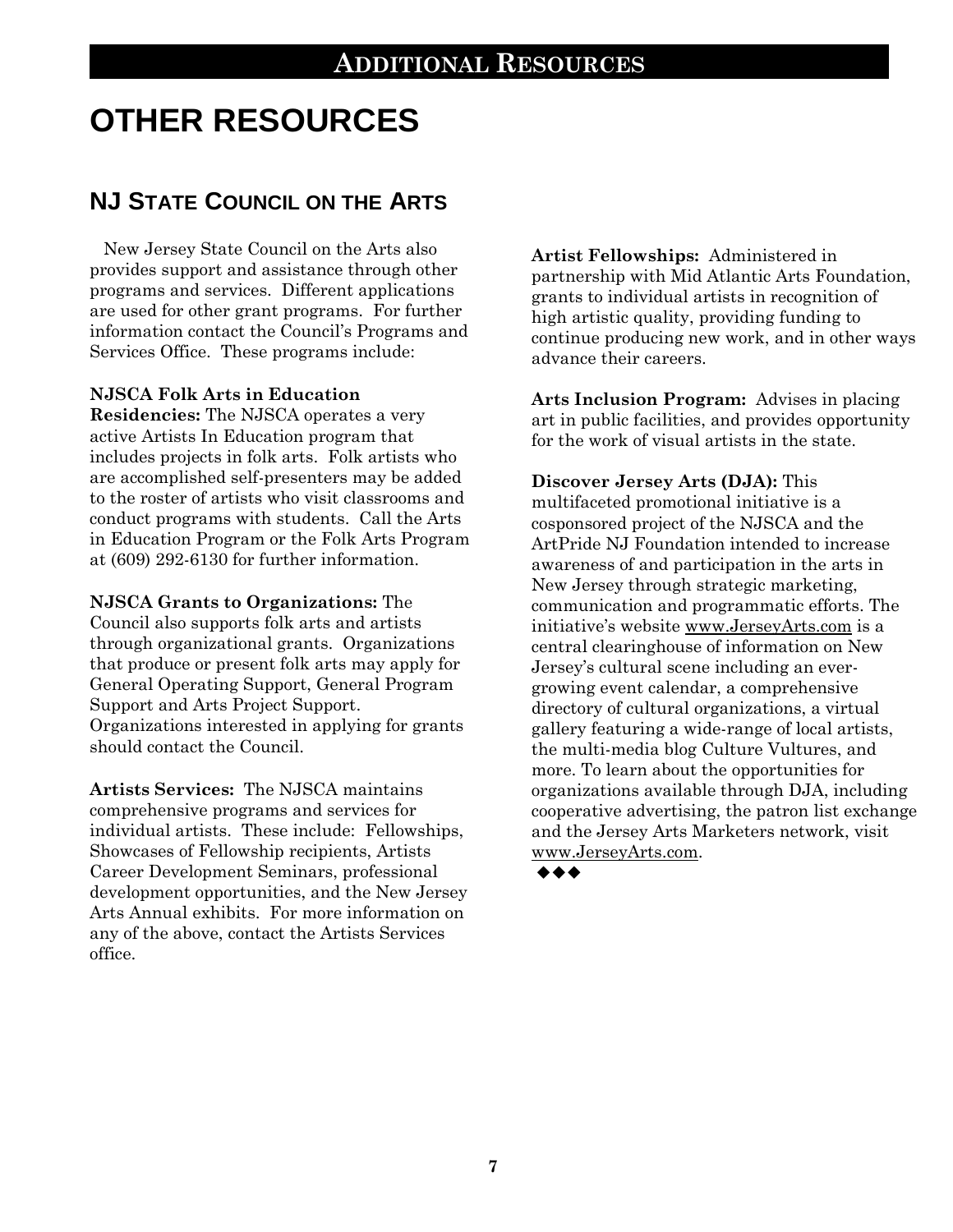### **ADDITIONAL RESOURCES**

### **NEW JERSEY**

#### **ArtPride/New Jersey**

432 High Street Burlington, NJ 08016 609.479.3377 609.964.1566 (Fax) [www.artpridenj.com](http://www.artpridenj.com/)

An arts advocacy and information agency that works to increase public awareness of the role of the arts in our quality of life.

### **REGIONAL**

#### **Mid Atlantic Arts Foundation (MAAF)**

Mid Atlantic Arts Foundation 201 N. Charles Street, Suite 401 Baltimore, Maryland 21201 410.539.6656 410.837.5517 (Fax) 410.779.1593 (TDD) [www.midatlanticarts.org](http://www.midatlanticarts.org/)

The New Jersey State Council on the Arts is a member of the Mid Atlantic Arts Foundation. This organization provides regional services and programs for the nine Mid Atlantic state arts councils and their constituents. The MAAF Traditional Arts Program supports projects that address cultural communities with a regional scope. For further information, please contact MAAF.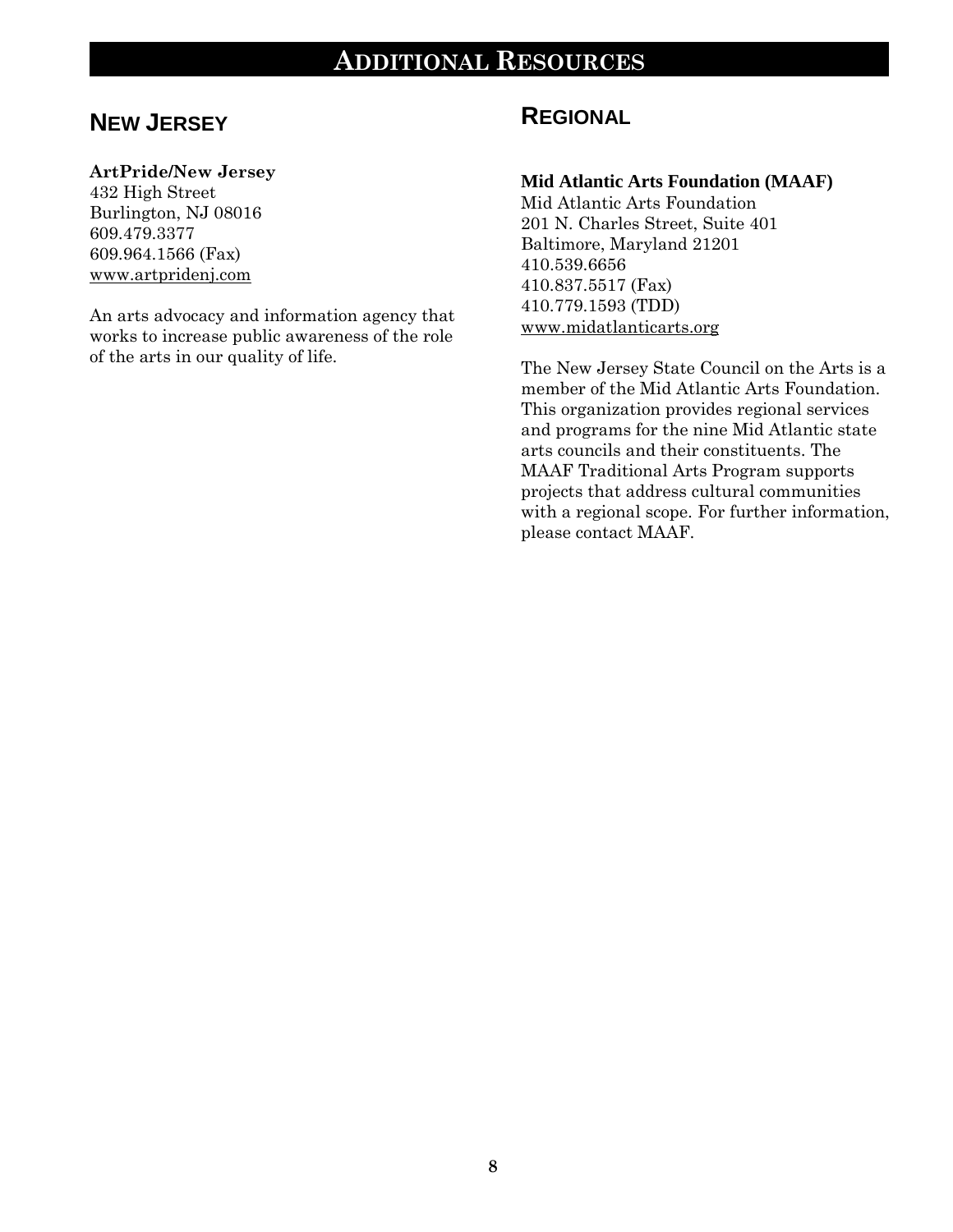### **NATIONAL**

#### **American Folklife Center**

Archive of Folk Culture Library of Congress 101 Independence Avenue Southeast Washington, DC 20540-4610 202.707.5510 202.707.2076 (Fax) [www.loc.gov/folklife](http://www.loc.gov/folklife)

The American Folklife Center in the Library of Congress was created by the US Congress in 1976 through PL 94-201 and charged to "preserve and present American folklife." The Center carries out its congressional mandate through its collections, programs and services, which have touched all 50 states. The Folklife Center maintains a public reading room and reference service, sponsors concerts and events at the Library and produces both print publications and published recordings from its collections. The Folklife Center initiates field research and also assists ethnographic researchers with an equipment loan program.

#### **National Performance Network and the Visual Artists Network**

Camp Street New Orleans, LA 70156 504.595.8008 504.595.8006 (Fax) [www.npnweb.org](http://www.npnweb.org/)

The NPN provides support for established and emerging artists in dance, music, theater, performance art, puppetry, and spoken word. The NPN serves as the developmental rung on the ladder for emerging contemporary performing artists because it provides rare or first-time touring opportunities. The NPN also plays a critical role for mid-career and established artists who continue to create new role and to tour on the NPN because it offers a wealth of opportunities at a time when support is diminishing. Equally important, the NPN connects artists with progressive presenters, arts organizations and communities across the country.

### **North American Folk Music and Dance Alliance**

510 South Main Memphis, TN 38103 901.522.1170 901.552.1172 (Fax) [www.folk.org](http://www.folk.org/)

The North American Folk Music and Dance Alliance exists to foster and promote traditional, contemporary and multicultural folk music and dance, and related performing arts in North America. The North American Folk music and Dance Alliance seeks to strengthen and advance organizational and individual initiatives in folk music and dance through education, networking, advocacy, and professional and field development.

#### **The National Endowment for the Arts**

National Endowment for the Arts 400 7th Street S.W. Washington, DC 20506 202.682.5400 202.682.5496 (TTY) [www.arts.gov](http://www.arts.gov/)

The National Endowment for the Arts, an independent agency of the Federal government, was created in 1965 to encourage and assist the nation's cultural resources. In addition to supporting projects that include the presentation of traditional folk arts and artists, each year the NEA awards a limited number of National Heritage Fellowships to exemplary master folk artists and artisans. Call or write the NEA for further information on grants and fellowships.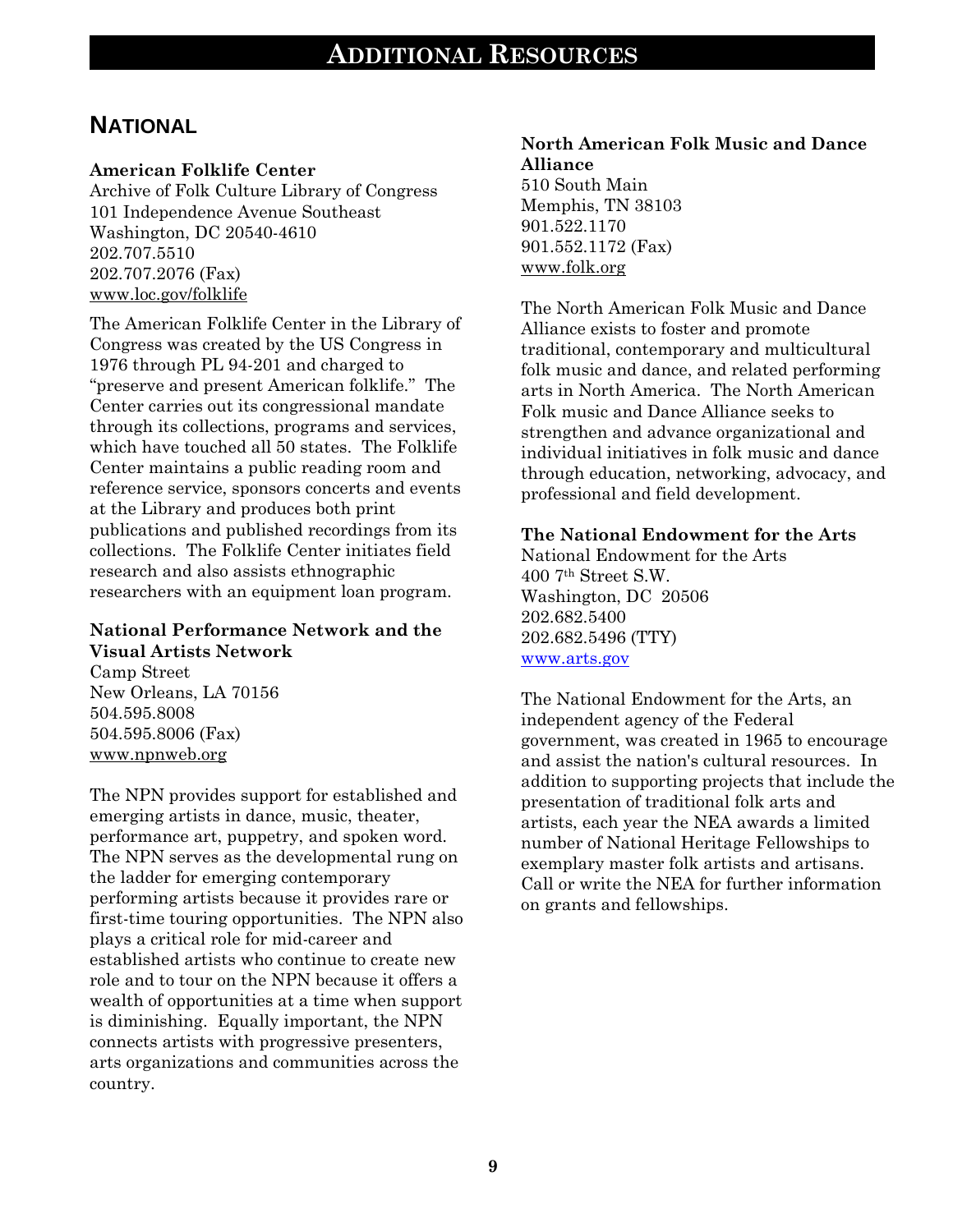# **COUNTY ARTS AGENCIES**

You are encouraged to contact your County Arts Agency which can possibly provide other programs and services to assist you in your work.

#### **Atlantic County Office of Cultural and Heritage Affairs**

40 Farragut Avenue Mays Landing, NJ 08330 609.625.2776 x6314

#### **Bergen County Division of Cultural and Historic Affairs**

1 Bergen County Plaza Fourth Floor Hackensack, NJ 07601-7076 201.336.7276

#### **Burlington County Division of Cultural Affairs & Tourism**

Smithville Road P.O. Box 6000 Eastampton, NJ 08060 609.265.5838

### **Camden County Cultural &**

**Heritage Commission** PO Box 200 College Drive Wilson Hall West #107 Haddon Township, NJ 08012 856.227.7200 x4273

#### **Cape May County Division of Culture & Heritage Department of Tourism** 4 Moore Road DN #139

Cape May Court House, NJ 08210 609.463.6415

#### **Cumberland County Cultural & Heritage Commission**

Tourism and Cultural Affairs 164 West Broad Street Bridgeton, NJ 08302 856.453.2175

#### **Essex County Division of Cultural & Historic Affairs** 22 Crestmont Road Verona, NJ 07044 973.239.7072

**Gloucester County Cultural & Heritage Commission** 1400 Tanyard Road Sewell, NJ 08080 856.464.5214

#### **Hudson County Division of Cultural & Heritage Affairs** 583 Newark Avenue Jersey City, NJ 07306

201.459.2070

#### **Hunterdon County Cultural & Heritage Commission** P.O. Box 2900 Route 12 County Complex Bldg #1 Flemington, NJ 08822-2900 908.788.1490

#### **Mercer County Cultural & Heritage Commission**

McDade Administration Building 640 S. Broad Street Trenton, NJ 08650-8068 609.989.6701

#### **Middlesex County Cultural & Heritage Commission**

703 Jersey Avenue New Brunswick, NJ 08901-305 732.745.4489

#### **Monmouth County Arts Council**

105 Monmouth Street Red Bank, NJ 07701-1197 732.212.1890

#### **Morris Arts**

14 Maple Ave Suite 301 Morristown, NJ 07960 973.285.5115 x 11

#### **Ocean County Cultural and Heritage Commission** P.O. Box 2191 14 Hooper Avenue Toms River, NJ 08754-2191 732.929.4779

#### **Passaic County Cultural & Heritage Council**

Passaic Co. Community College Cultural Affairs Dept. 1 College Boulevard Paterson, NJ 07505-1179 973.684.6555

# **Salem County Cultural &**

**Heritage Commission** 94 Market Street Salem, NJ 08079 856.935.7510 x8384

#### **Somerset County Cultural & Heritage Commission**

Somerset County Administration Building P.O. Box 3000 20 Grove Street Somerville, NJ 08876-1262 908.231.7110

## **Sussex County Arts and**

**Heritage Council** 133 Spring Street Newton, NJ 07860 973.383.0027

#### **Union County Division of Cultural & Heritage Affairs**

633 Pearl Street Elizabeth, NJ 07202-3623 908.558.2550

### **Warren County Cultural &**

**Heritage Commission** Shippen Manor 8 Belvidere Avenue Oxford, NJ 07863-3014 908.453.4381  $\bullet\hspace{0.4mm}\bullet\hspace{0.4mm}\bullet\hspace{0.4mm}\bullet$